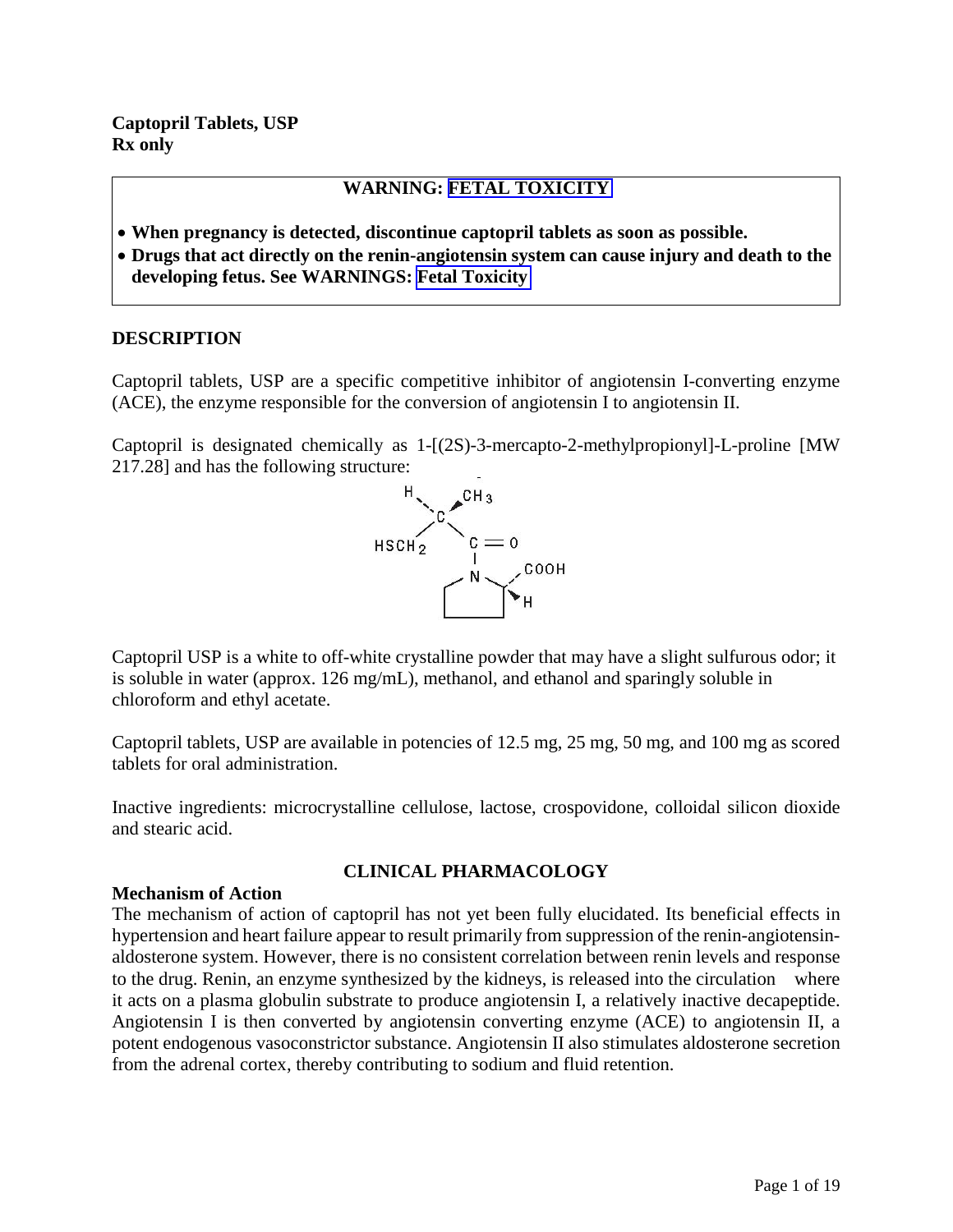Captopril prevents the conversion of angiotensin I to angiotensin II by inhibition of ACE, a peptidyldipeptide carboxy hydrolase. This inhibition has been demonstrated in both healthy human subjects and in animals by showing that the elevation of blood pressure caused by exogenously administered angiotensin I was attenuated or abolished by captopril. In animal studies, captopril did not alter the pressor responses to a number of other agents, including angiotensin II and norepinephrine, indicating specificity of action.

ACE is identical to ''bradykininase'', and captopril may also interfere with the degradation of the vasodepressor peptide, bradykinin. Increased concentrations of bradykinin or prostaglandin  $E_2$ may also have a role in the therapeutic effect of captopril.

Inhibition of ACE results in decreased plasma angiotensin II and increased plasma renin activity (PRA), the latter resulting from loss of negative feedback on renin release caused by reduction in angiotensin II. The reduction of angiotensin II leads to decreased aldosterone secretion, and, as a result, small increases in serum potassium may occur along with sodium and fluid loss.

The antihypertensive effects persist for a longer period of time than does demonstrable inhibition of circulating ACE. It is not known whether the ACE present in vascular endothelium is inhibited longer than the ACE in circulating blood.

# **Pharmacokinetics**

After oral administration of therapeutic doses of captopril, rapid absorption occurs with peak blood levels at about one hour. The presence of food in the gastrointestinal tract reduces absorption by about 30 percent to 40 percent; captopril therefore should be given one hour before meals. Based on carbon-14 labeling, average minimal absorption is approximately 75 percent. In a 24-hour period, over 95 percent of the absorbed dose is eliminated in the urine; 40 percent to 50 percent is unchanged drug; most of the remainder is the disulfide dimer of captopril and captopril-cysteine disulfide.

Approximately 25 percent to 30 percent of the circulating drug is bound to plasma proteins. The apparent elimination half-life for total radioactivity in blood is probably less than 3 hours. An accurate determination of half-life of unchanged captopril is not, at present, possible, but it is probably less than 2 hours. In patients with renal impairment, however, retention of captopril occurs (see **[DOSAGE AND ADMINISTRATION](#page-15-0)**).

## **Pharmacodynamics**

Administration of captopril results in a reduction of peripheral arterial resistance in hypertensive patients with either no change, or an increase, in cardiac output. There is an increase in renal blood flow following administration of captopril and glomerular filtration rate is usually unchanged.

Reductions of blood pressure are usually maximal 60 minutes to 90 minutes after oral administration of an individual dose of captopril. The duration of effect is dose related. The reduction in blood pressure may be progressive, so to achieve maximal therapeutic effects, several weeks of therapy may be required. The blood pressure lowering effects of captopril and thiazidetype diuretics are additive. In contrast, captopril and beta-blockers have a less than additive effect.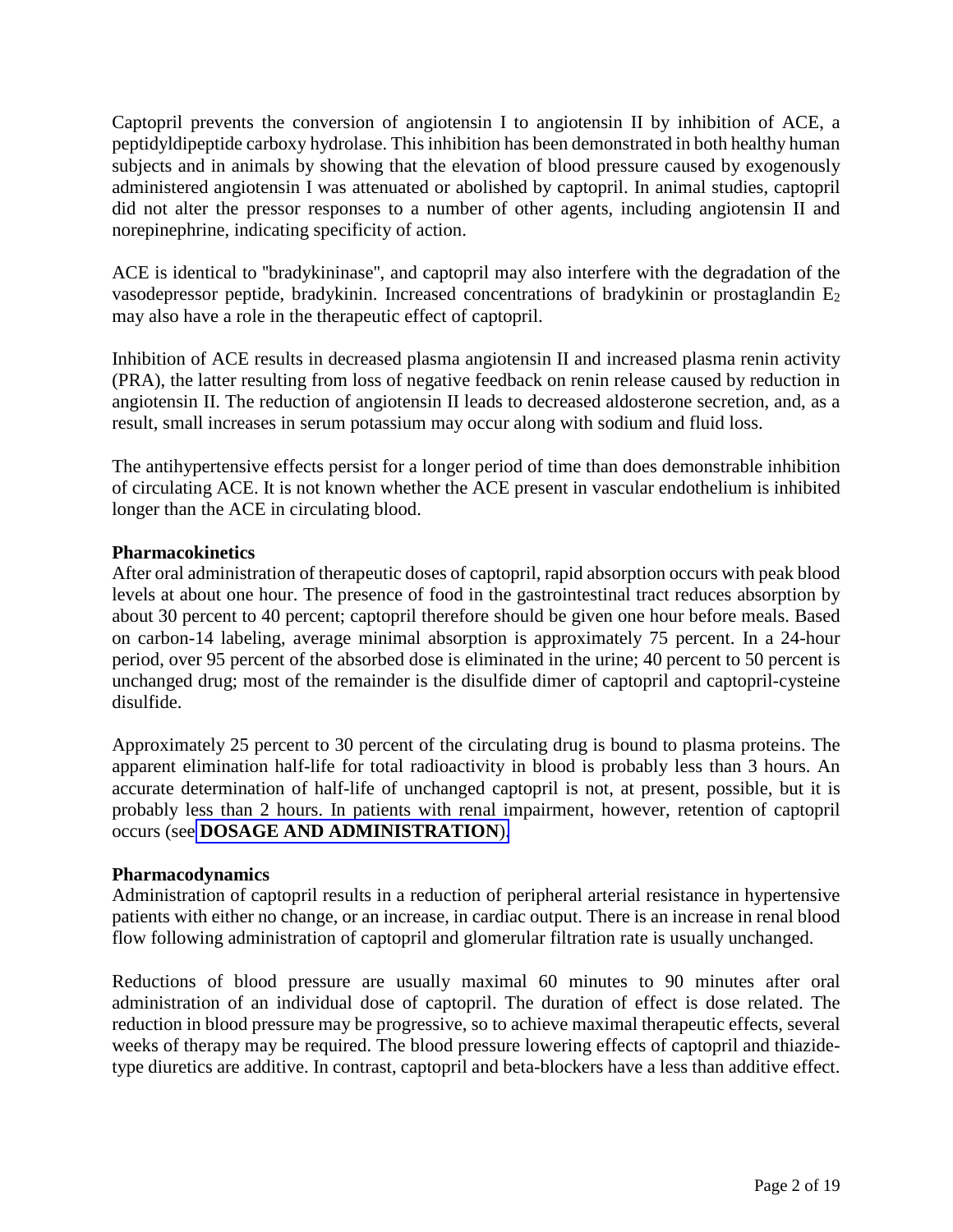Blood pressure is lowered to about the same extent in both standing and supine positions. Orthostatic effects and tachycardia are infrequent but may occur in volume-depleted patients. Abrupt withdrawal of captopril has not been associated with a rapid increase in blood pressure.

In patients with heart failure, significantly decreased peripheral (systemic vascular) resistance and blood pressure (afterload), reduced pulmonary capillary wedge pressure (preload) and pulmonary vascular resistance, increased cardiac output, and increased exercise tolerance time (ETT) have been demonstrated. These hemodynamic and clinical effects occur after the first dose and appear to persist for the duration of therapy. Placebo controlled studies of 12 weeks duration in patients who did not respond adequately to diuretics and digitalis show no tolerance to beneficial effects on ETT; open studies, with exposure up to 18 months in some cases, also indicate that ETT benefit is maintained. Clinical improvement has been observed in some patients where acute hemodynamic effects were minimal.

The Survival and Ventricular Enlargement (SAVE) study was a multicenter, randomized, doubleblind, placebo-controlled trial conducted in 2,231 patients (age 21 years to 79 years) who survived the acute phase of myocardial infarction and did not have active ischemia. Patients had left ventricular dysfunction (LVD), defined as a resting left ventricular ejection fraction  $\leq 40\%$ , but at the time of randomization were not sufficiently symptomatic to require ACE inhibitor therapy for heart failure. About half of the patients had symptoms of heart failure in the past. Patients were given a test dose of 6.25 mg oral captopril tablets and were randomized within 3 days to 16 days post-infarction to receive either captopril or placebo in addition to conventional therapy. Captopril tablets were initiated at 6.25 mg or 12.5 mg three times a day and after two weeks titrated to a target maintenance dose of 50 mg three times a day. About 80% of patients were receiving the target dose at the end of the study. Patients were followed for a minimum of two years and for up to five years, with an average follow-up of 3.5 years.

Baseline blood pressure was 113/70 mmHg and 112/70 mmHg for the placebo and captopril groups, respectively. Blood pressure increased slightly in both treatment groups during the study and was somewhat lower in the captopril group (119/74 mmHg vs. 125/77 mmHg at 1 yr).

Therapy with captopril improved long-term survival and clinical outcomes compared to placebo. The risk reduction for all cause mortality was 19% ( $P = 0.02$ ) and for cardiovascular death was 21% (P = 0.014). Captopril treated subjects had 22% (P = 0.034) fewer first hospitalizations for heart failure. Compared to placebo, 22% fewer patients receiving captopril developed symptoms of overt heart failure. There was no significant difference between groups in total hospitalizations for all cause (2,056 placebo; 2,036 captopril).

Captopril was well tolerated in the presence of other therapies such as aspirin, beta blockers, nitrates, vasodilators, calcium antagonists and diuretics.

In a multicenter, double-blind, placebo controlled trial, 409 patients, age 18 to 49 of either gender, with or without hypertension, with type I (juvenile type, onset before age 30) insulin-dependent diabetes mellitus, retinopathy, proteinuria  $\geq 500$  mg per day and serum creatinine  $\leq 2.5$  mg/dL, were randomized to placebo or captopril tablets (25 mg three times a day) and followed for up to 4.8 years (median 3 years). To achieve blood pressure control, additional antihypertensive agents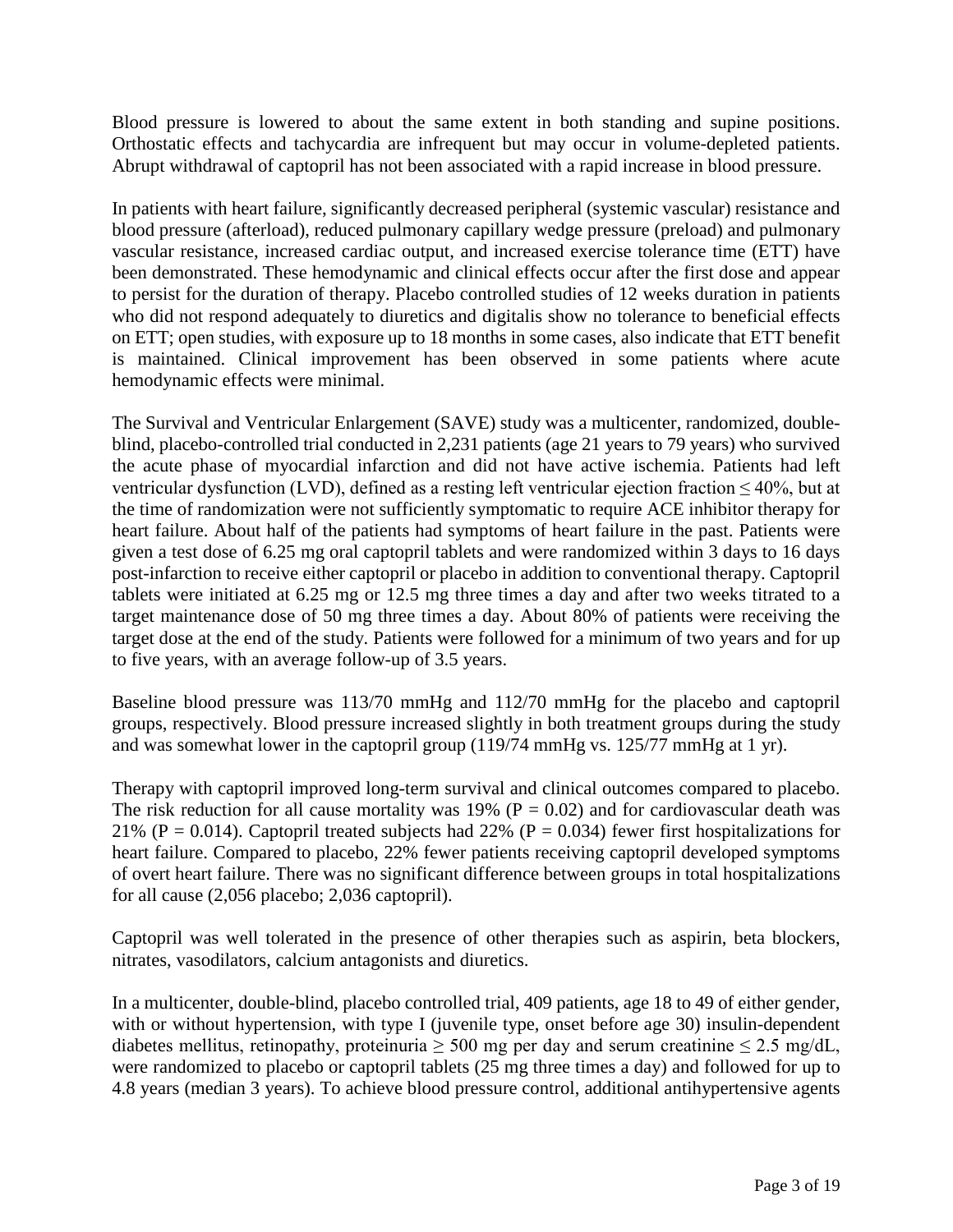(diuretics, beta blockers, centrally acting agents or vasodilators) were added as needed for patients in both groups.

The captopril group had a 51% reduction in risk of doubling of serum creatinine ( $P < 0.01$ ) and a 51% reduction in risk for the combined endpoint of end-stage renal disease (dialysis or transplantation) or death ( $P < 0.01$ ). Captopril treatment resulted in a 30% reduction in urine protein excretion within the first 3 months ( $P < 0.05$ ), which was maintained throughout the trial. The captopril group had somewhat better blood pressure control than the placebo group, but the effects of captopril on renal function were greater than would be expected from the group differences in blood pressure reduction alone. Captopril was well tolerated in this patient population.

In two multicenter, double-blind, placebo controlled studies, a total of 235 normotensive patients with insulin-dependent diabetes mellitus, retinopathy and microalbuminuria (20 mcg/min to 200 mcg/min) were randomized to placebo or captopril tablets (50 mg twice daily) and followed for up to 2 years. Captopril delayed the progression to overt nephropathy (proteinuria  $\geq 500$  mg/day) in both studies (risk reduction 67% to 76%; P < 0.05). Captopril also reduced the albumin excretion rate. However, the long term clinical benefit of reducing the progression from microalbuminuria to proteinuria has not been established.

Studies in rats and cats indicate that captopril does not cross the blood-brain barrier to any significant extent.

# **INDICATIONS AND USAGE**

**Hypertension:** Captopril tablets, USP are indicated for the treatment of hypertension.

In using captopril tablets, USP, consideration should be given to the risk of neutropenia/agranulocytosis (see **[WARNINGS](#page-4-0)**).

Captopril tablets, USP may be used as initial therapy for patients with normal renal function, in whom the risk is relatively low. In patients with impaired renal function, particularly those with collagen vascular disease, captopril should be reserved for hypertensives who have either developed unacceptable side effects on other drugs, or have failed to respond satisfactorily to drug combinations.

Captopril tablets, USP are effective alone and in combination with other antihypertensive agents, especially thiazidetype diuretics. The blood pressure lowering effects of captopril and thiazides are approximately additive.

**Heart Failure:** Captopril tablets, USP are indicated in the treatment of congestive heart failure usually in combination with diuretics and digitalis. The beneficial effect of captopril in heart failure does not require the presence of digitalis, however, most controlled clinical trial experience with captopril has been in patients receiving digitalis, as well as diuretic treatment.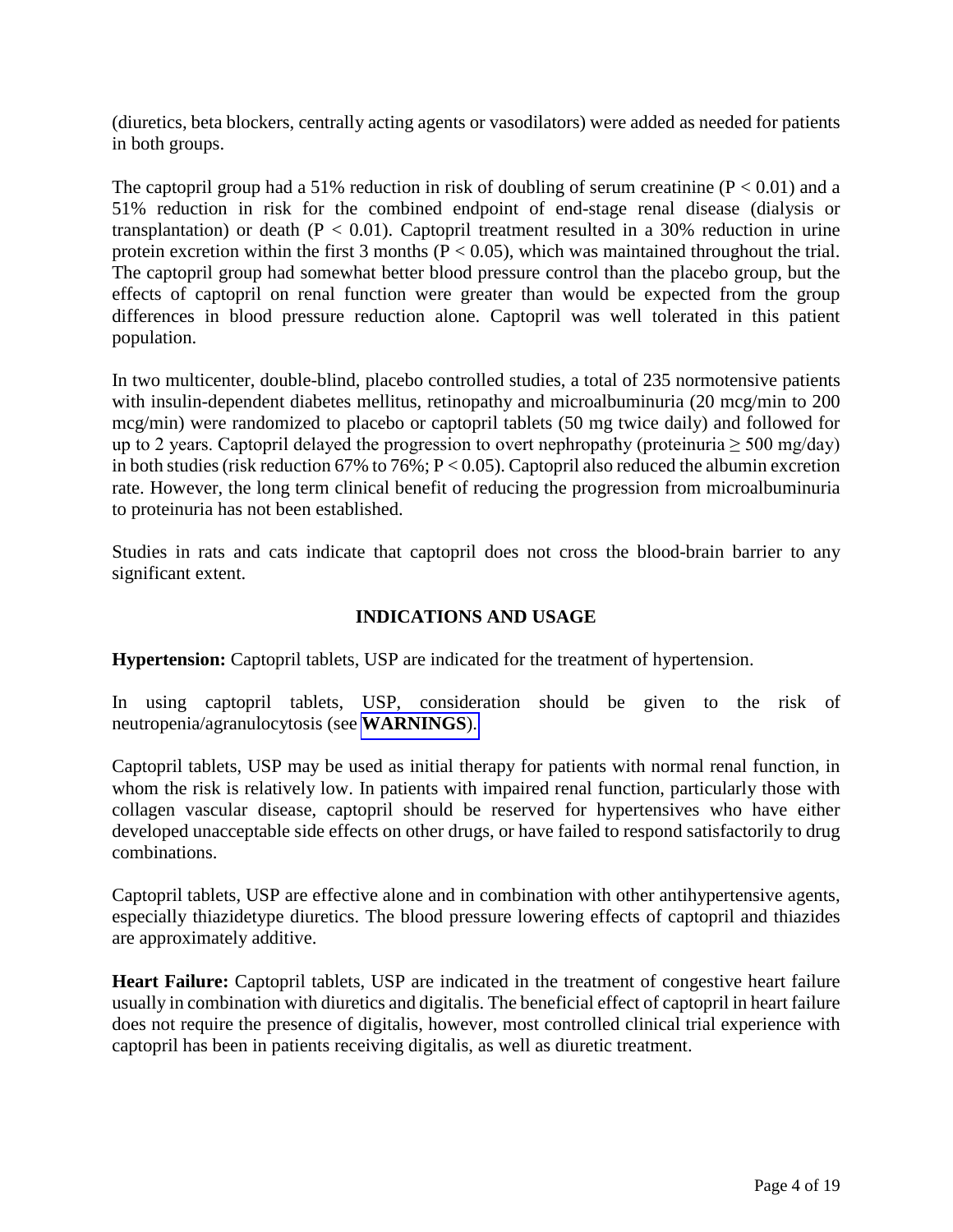**Left Ventricular Dysfunction After Myocardial Infarction:** Captopril tablets, USP are indicated to improve survival following myocardial infarction in clinically stable patients with left ventricular dysfunction manifested as an ejection fraction  $\leq 40\%$  and to reduce the incidence of overt heart failure and subsequent hospitalizations for congestive heart failure in these patients.

**Diabetic Nephropathy:** Captopril tablets, USP are indicated for the treatment of diabetic nephropathy (proteinuria > 500 mg/day) in patients with type I insulin-dependent diabetes mellitus and retinopathy. Captopril tablets, USP decreases the rate of progression of renal insufficiency and development of serious adverse clinical outcomes (death or need for renal transplantation or dialysis).

In considering use of captopril tablets, USP, it should be noted that in controlled trials ACE inhibitors have an effect on blood pressure that is less in black patients than in non-blacks. In addition, ACE inhibitors (for which adequate data are available) cause a higher rate of angioedema in black than in non-black patients (see **[WARNINGS: Head and Neck Angioedema](#page-4-0)** and **[Intestinal Angioedema](#page-5-0)**).

# <span id="page-4-0"></span>**CONTRAINDICATIONS**

Captopril is contraindicated in patients who are hypersensitive to this product or any other angiotensin-converting enzyme inhibitor (e.g., a patient who has experienced angioedema during therapy with any other ACE inhibitor).

Do not co-administer aliskiren with captopril in patients with diabetes (see **[PRECAUTIONS,](#page-10-0) [Drug Interactions](#page-10-0)**).

Captopril is contraindicated in combination with a neprilysin inhibitor (e.g., sacubitril). Do not administer captopril within 36 hours of switching to or from sacubitril/valsartan, a nepriltsin inhibitor (see **[PRECAUTIONS, Drug Interactions](#page-10-0)**).

## **WARNINGS**

#### **Anaphylactoid and Possibly Related Reactions**

Presumably because angiotensin-converting enzyme inhibitors affect the metabolism of eicosanoids and polypeptides, including endogenous bradykinin, patients receiving ACE inhibitors (including captopril) may be subject to a variety of adverse reactions, some of them serious.

**Head and Neck Angioedema**: Angioedema involving the extremities, face, lips, mucous membranes, tongue, glottis or larynx has been seen in patients treated with ACE inhibitors, including captopril. If angioedema involves the tongue, glottis or larynx, airway obstruction may occur and be fatal. Emergency therapy, including but not necessarily limited to, subcutaneous administration of a 1:1,000 solution of epinephrine should be promptly instituted.

Swelling confined to the face, mucous membranes of the mouth, lips and extremities has usually resolved with discontinuation of captopril; some cases required medical therapy. (See **PRECAUTIONS: [Information for Patients](#page-9-0)** and **[ADVERSE REACTIONS](#page-13-0)**.)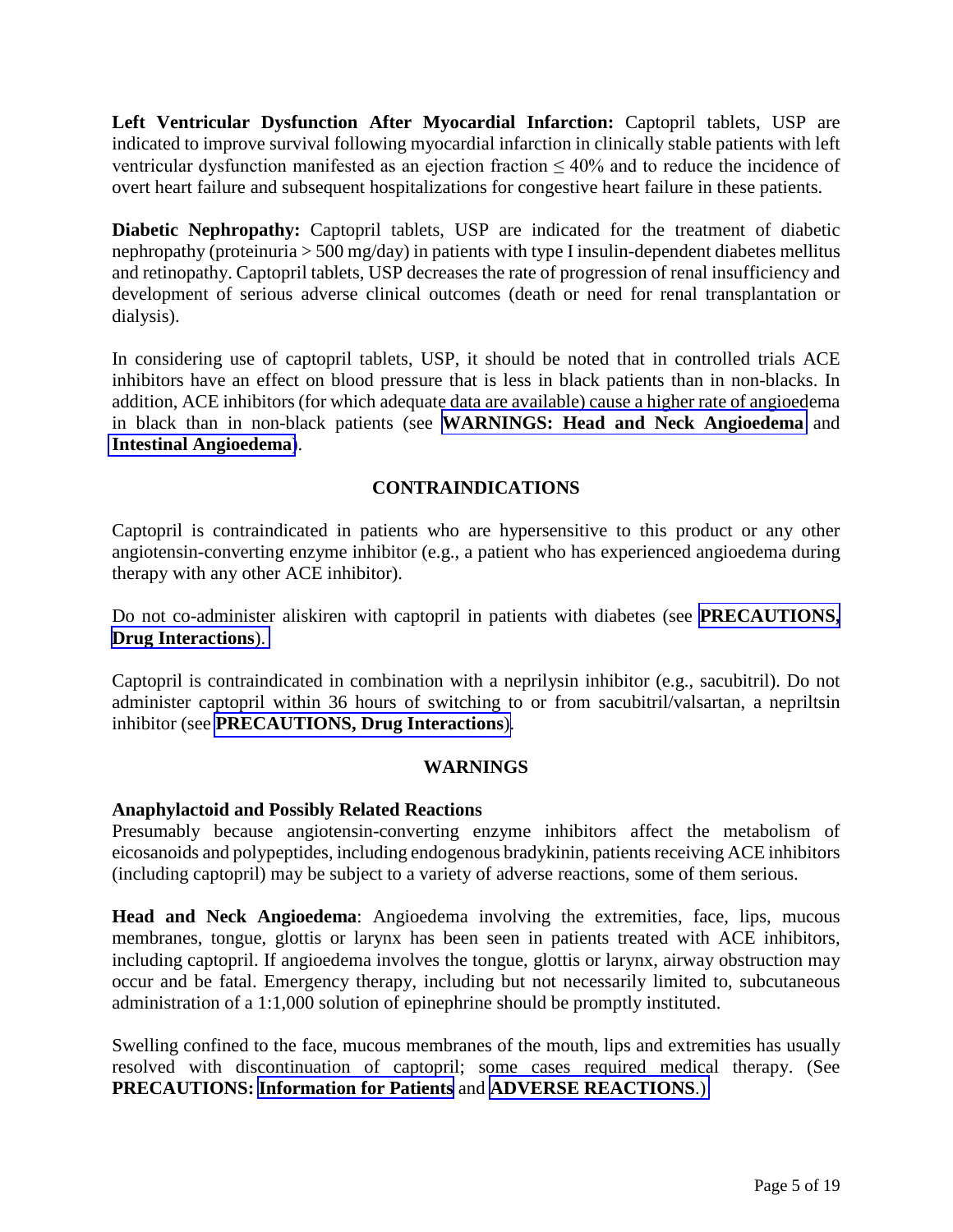<span id="page-5-1"></span><span id="page-5-0"></span>Patients receiving coadministration of ACE inhibitor and mTOR (mammalian target of rapamycin) inhibitor (e.g., temsirolimus, sirolimus, everolimus) therapy or a neprilysin inhibitor may be at increased risk for angioedema (see **[PRECAUTIONS, Drug Interactions](#page-10-0)**).

**Intestinal Angioedema:** Intestinal angioedema has been reported in patients treated with ACE inhibitors. These patients presented with abdominal pain (with or without nausea or vomiting); in some cases there was no prior history of facial angioedema and C-1 esterase levels were normal. The angioedema was diagnosed by procedures including abdominal CT scan or ultrasound, or at surgery, and symptoms resolved after stopping the ACE inhibitor. Intestinal angioedema should be included in the differential diagnosis of patients on ACE inhibitors presenting with abdominal pain.

**Anaphylactoid reactions during desensitization:** Two patients undergoing desensitizing treatment with hymenoptera venom while receiving ACE inhibitors sustained life-threatening anaphylactoid reactions. In the same patients, these reactions were avoided when ACE inhibitors were temporarily withheld, but they reappeared upon inadvertent rechallenge.

**Anaphylactoid reactions during membrane exposure:** Anaphylactoid reactions have been reported in patients dialyzed with high-flux membranes and treated concomitantly with an ACE inhibitor. Anaphylactoid reactions have also been reported in patients undergoing low-density lipoprotein apheresis with dextran sulfate absorption.

## **Neutropenia/Agranulocytosis**

Neutropenia  $(< 1,000/\text{mm}^3)$  with myeloid hypoplasia has resulted from use of captopril. About half of the neutropenic patients developed systemic or oral cavity infections or other features of the syndrome of agranulocytosis.

The risk of neutropenia is dependent on the clinical status of the patient:

In clinical trials in patients with hypertension who have normal renal function (serum creatinine less than 1.6 mg/dL and no collagen vascular disease), neutropenia has been seen in one patient out of over 8,600 exposed.

In patients with some degree of renal failure (serum creatinine at least 1.6 mg/dL) but no collagen vascular disease, the risk of neutropenia in clinical trials was about 1 per 500, a frequency over 15 times that for uncomplicated hypertension. Daily doses of captopril were relatively high in these patients, particularly in view of their diminished renal function. In foreign marketing experience in patients with renal failure, use of allopurinol concomitantly with captopril has been associated with neutropenia but this association has not appeared in U.S. reports.

In patients with collagen vascular diseases (e.g., systemic lupus erythematosus, scleroderma) and impaired renal function, neutropenia occurred in 3.7 percent of patients in clinical trials.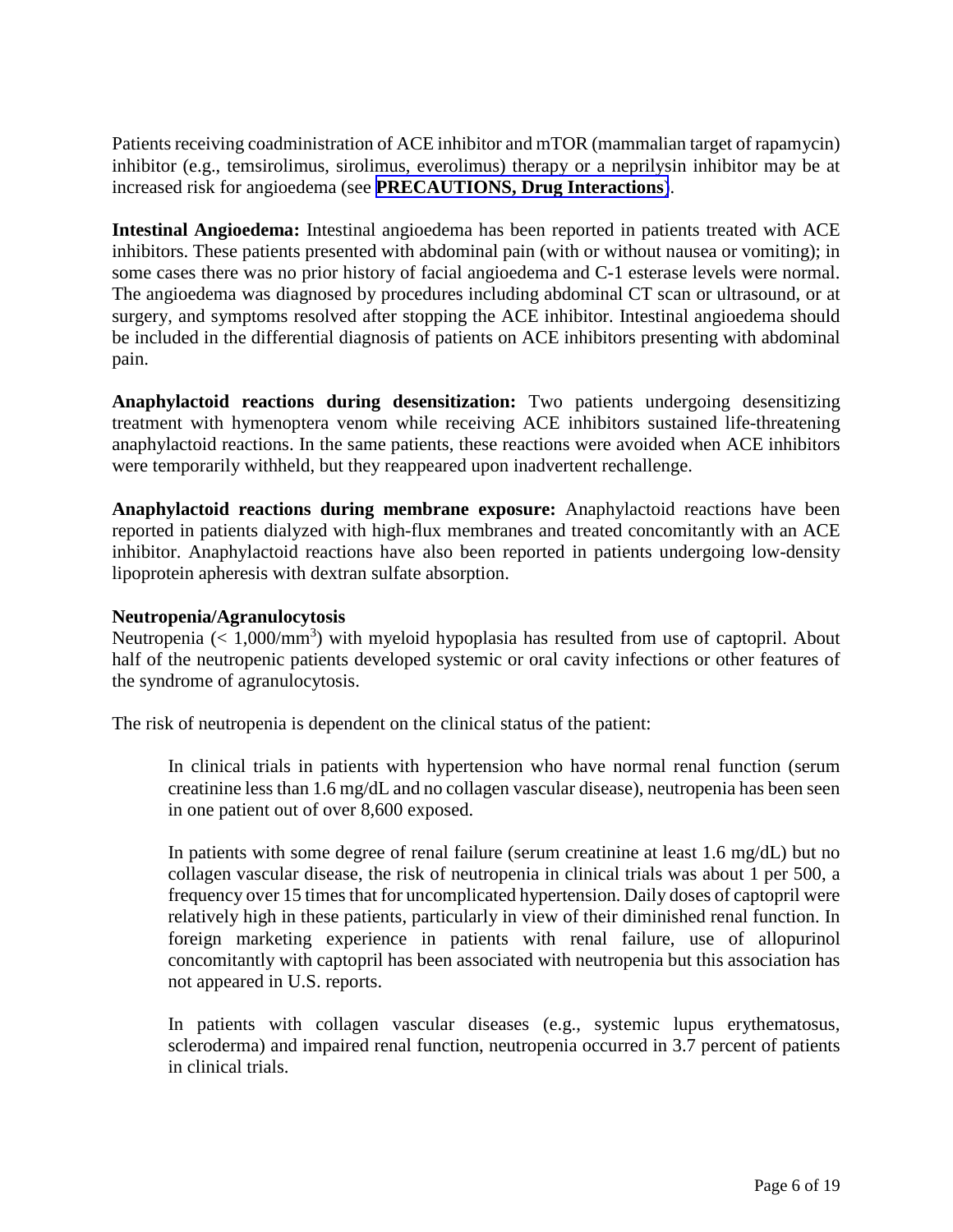While none of the over 750 patients in formal clinical trials of heart failure developed neutropenia, it has occurred during the subsequent clinical experience. About half of the reported cases had serum creatinine  $\geq 1.6$  mg/dL and more than 75 percent were in patients also receiving procainamide. In heart failure, it appears that the same risk factors for neutropenia are present.

The neutropenia has usually been detected within three months after captopril was started. Bone marrow examinations in patients with neutropenia consistently showed myeloid hypoplasia, frequently accompanied by erythroid hypoplasia and decreased numbers of megakaryocytes (e.g., hypoplastic bone marrow and pancytopenia); anemia and thrombocytopenia were sometimes seen.

In general, neutrophils returned to normal in about two weeks after captopril was discontinued, and serious infections were limited to clinically complex patients. About 13 percent of the cases of neutropenia have ended fatally, but almost all fatalities were in patients with serious illness, having collagen vascular disease, renal failure, heart failure or immunosuppressant therapy, or a combination of these complicating factors.

# <span id="page-6-0"></span>**Evaluation of the hypertensive or heart failure patient should always include assessment of renal function.**

If captopril is used in patients with impaired renal function, white blood cell and differential counts should be evaluated prior to starting treatment and at approximately two-week intervals for about three months, then periodically.

In patients with collagen vascular disease or who are exposed to other drugs known to affect the white cells or immune response, particularly when there is impaired renal function, captopril should be used only after an assessment of benefit and risk, and then with caution.

All patients treated with captopril should be told to report any signs of infection (e.g., sore throat, fever). If infection is suspected, white cell counts should be performed without delay.

Since discontinuation of captopril and other drugs has generally led to prompt return of the white count to normal, upon confirmation of neutropenia (neutrophil count  $< 1,000/\text{mm}^3$ ) the physician should withdraw captopril and closely follow the patient's course.

## **Proteinuria**

Total urinary proteins greater than 1 g per day were seen in about 0.7 percent of patients receiving captopril. About 90 percent of affected patients had evidence of prior renal disease or received relatively high doses of captopril (in excess of 150 mg/day), or both. The nephrotic syndrome occurred in about one-fifth of proteinuric patients. In most cases, proteinuria subsided or cleared within six months whether or not captopril was continued. Parameters of renal function, such as BUN and creatinine, were seldom altered in the patients with proteinuria.

# **Hypotension**

Excessive hypotension was rarely seen in hypertensive patients but is a possible consequence of captopril use in salt/volume depleted persons (such as those treated vigorously with diuretics),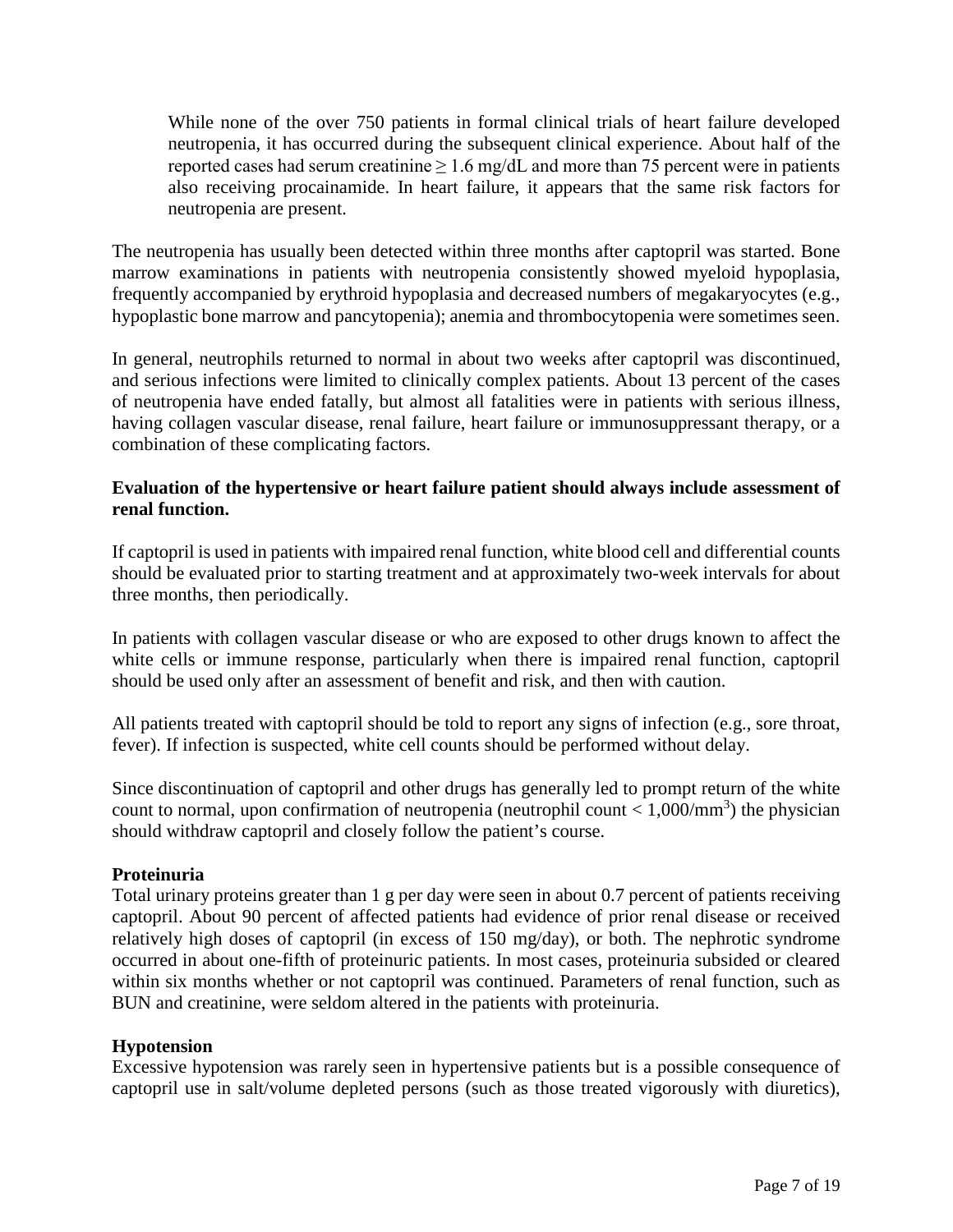patients with heart failure or those patients undergoing renal dialysis. (See **PRECAUTIONS: [Drug Interactions.](#page-10-0)**)

In heart failure, where the blood pressure was either normal or low, transient decreases in mean blood pressure greater than 20 percent were recorded in about half of the patients. This transient hypotension is more likely to occur after any of the first several doses and is usually well tolerated, producing either no symptoms or brief mild lightheadedness, although in rare instances it has been associated with arrhythmia or conduction defects. Hypotension was the reason for discontinuation of drug in 3.6 percent of patients with heart failure.

#### <span id="page-7-0"></span>**BECAUSE OF THE POTENTIAL FALL IN BLOOD PRESSURE IN THESE PATIENTS, THERAPY SHOULD BE STARTED UNDER VERY CLOSE MEDICAL SUPERVISION.**

A starting dose of 6.25 mg or 12.5 mg three times a day may minimize the hypotensive effect. Patients should be followed closely for the first two weeks of treatment and whenever the dose of captopril and/or diuretic is increased. In patients with heart failure, reducing the dose of diuretic, if feasible, may minimize the fall in blood pressure.

Hypotension is not per se a reason to discontinue captopril. Some decrease of systemic blood pressure is a common and desirable observation upon initiation of captopril tablets, USP treatment in heart failure. The magnitude of the decrease is greatest early in the course of treatment; this effect stabilizes within a week or two, and generally returns to pretreatment levels, without a decrease in therapeutic efficacy, within two months.

# **Fetal Toxicity Pregnancy Category D**

Use of drugs that act on the renin-angiotensin system during the second and third trimesters of pregnancy reduces fetal renal function and increases fetal and neonatal morbidity and death. Resulting oligohydramnios can be associated with fetal lung hypoplasia and skeletal deformations. Potential neonatal adverse effects include skull hypoplasia, anuria, hypotension, renal failure, and death. When pregnancy is detected, discontinue captopril as soon as possible. These adverse outcomes are usually associated with use of these drugs in the second and third trimester of pregnancy. Most epidemiologic studies examining fetal abnormalities after exposure to antihypertensive use in the first trimester have not distinguished drugs affecting the reninangiotensin system from other antihypertensive agents. Appropriate management of maternal hypertension during pregnancy is important to optimize outcomes for both mothers and fetus.

In the unusual case that there is no appropriate alternative to therapy with drugs affecting the reninangiotensin system for a particular patient, apprise the mother of the potential risk to the fetus. Perform serial ultrasound examinations to assess the intra-amniotic environment. If oligohydramnios is observed, discontinue captopril, unless it is considered lifesaving for the mother. Fetal testing may be appropriate, based on the week of pregnancy. Patients and physicians should be aware, however, that oligohydramnios may not appear until after the fetus has sustained irreversible injury. Closely observe infants with histories of in utero exposure to captopril for hypotension, oliguria, and hyperkalemia. [See **[PRECAUTIONS, Pediatric Use](#page-12-0)**].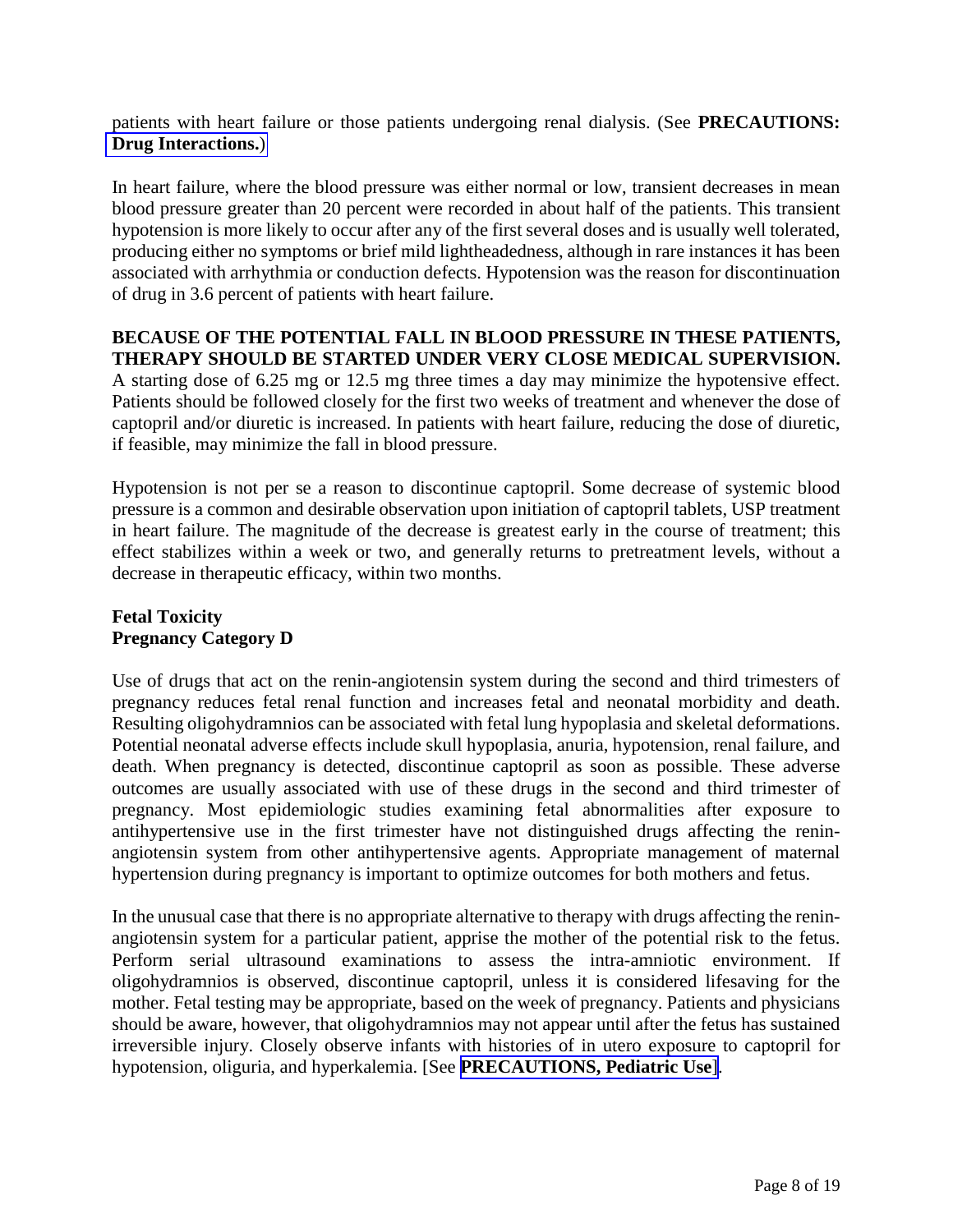When captopril was given to rabbits at doses about 0.8 times to 70 times (on a mg/kg basis) the maximum recommended human dose, low incidences of craniofacial malformations were seen. No teratogenic effects of captopril were seen in studies of pregnant rats and hamsters. On a mg/kg basis, the doses used were up to 150 times (in hamsters) and 625 times (in rats) the maximum recommended human dose.

## **Hepatic Failure**

Rarely, ACE inhibitors have been associated with a syndrome that starts with cholestatic jaundice and progresses to fulminant hepatic necrosis and (sometimes) death. The mechanism of this syndrome is not understood. Patients receiving ACE inhibitors who develop jaundice or marked elevations of hepatic enzymes should discontinue the ACE inhibitor and receive appropriate medical follow-up.

# <span id="page-8-0"></span>**PRECAUTIONS**

# **General**

## *Impaired Renal Function*

Hypertension—Some patients with renal disease, particularly those with severe renal artery stenosis, have developed increases in BUN and serum creatinine after reduction of blood pressure with captopril. Captopril dosage reduction and/or discontinuation of diuretic may be required. For some of these patients, it may not be possible to normalize blood pressure and maintain adequate renal perfusion.

Heart Failure—About 20 percent of patients develop stable elevations of BUN and serum creatinine greater than 20 percent above normal or baseline upon long-term treatment with captopril. Less than 5 percent of patients, generally those with severe preexisting renal disease, required discontinuation of treatment due to progressively increasing creatinine; subsequent improvement probably depends upon the severity of the underlying renal disease.

# See **[CLINICAL PHARMACOLOGY](#page-0-0), [DOSAGE AND ADMINISTRATION,](#page-15-0) ADVERSE REACTIONS: [Altered Laboratory Findings.](#page-15-1)**

*Hyperkalemia:* Elevations in serum potassium have been observed in some patients treated with ACE inhibitors, including captopril. When treated with ACE inhibitors, patients at risk for the development of hyperkalemia include those with: renal insufficiency; diabetes mellitus; and those using concomitant potassium-sparing diuretics, potassium supplements or potassium-containing salt substitutes; or other drugs associated with increases in serum potassium in a trial of type I diabetic patients with proteinuria, the incidence of withdrawal of treatment with captopril for hyperkalemia was 2% (4/207). In two trials of normotensive type I diabetic patients with microalbuminuria, no captopril group subjects had hyperkalemia (0/116). (See **PRECAUTIONS: [Information for Patients](#page-9-0)** and **[Drug Interactions;](#page-9-1) ADVERSE REACTIONS: [Altered](#page-15-1)  [Laboratory Findings.](#page-15-1)**)

*Cough:* Presumably due to the inhibition of the degradation of endogenous bradykinin, persistent nonproductive cough has been reported with all ACE inhibitors, always resolving after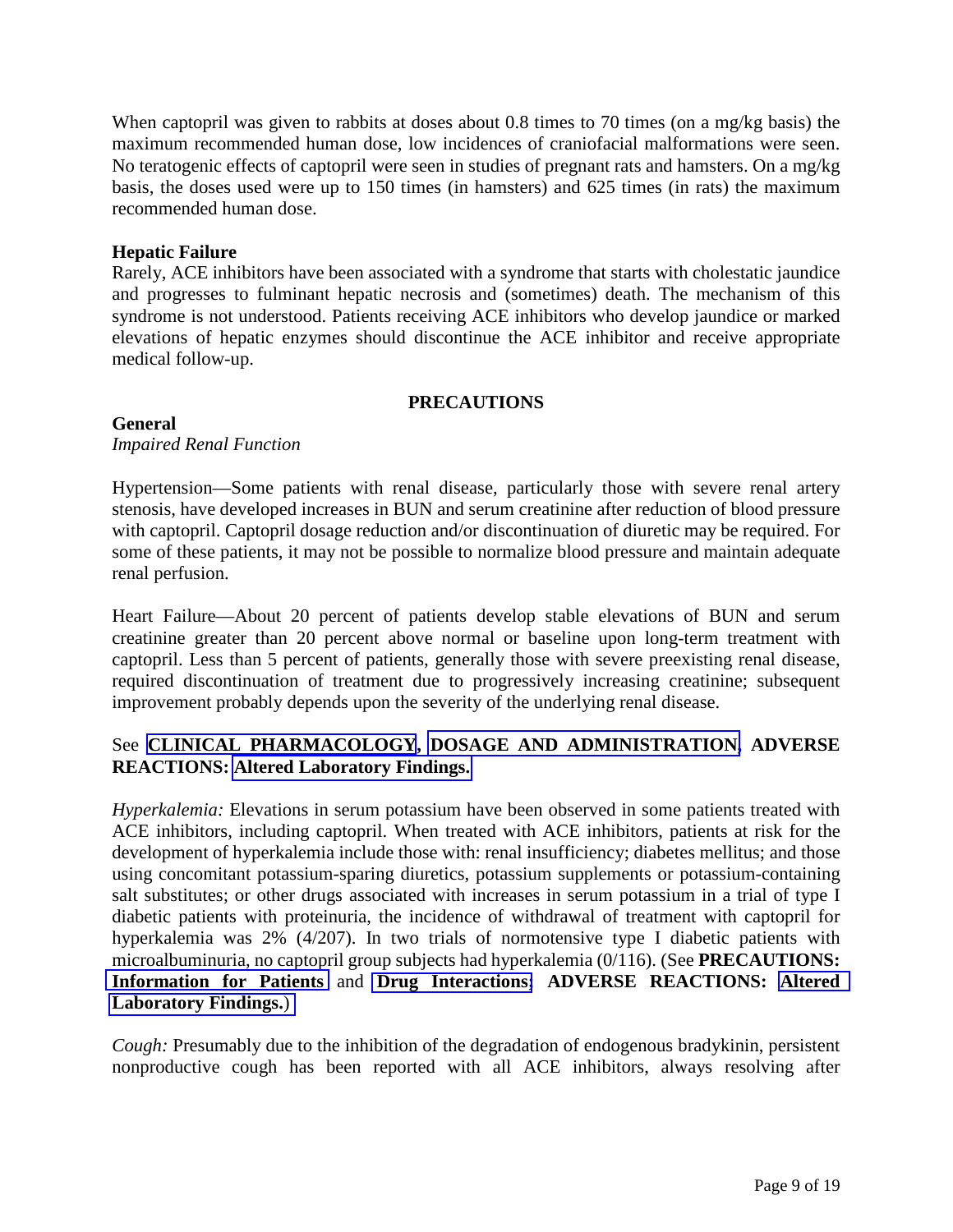<span id="page-9-2"></span><span id="page-9-1"></span>discontinuation of therapy. ACE inhibitor-induced cough should be considered in the differential diagnosis of cough.

<span id="page-9-0"></span>*Valvular Stenosis:* There is concern, on theoretical grounds, that patients with aortic stenosis might be at particular risk of decreased coronary perfusion when treated with vasodilators because they do not develop as much afterload reduction as others.

*Surgery/Anesthesia:* In patients undergoing major surgery or during anesthesia with agents that produce hypotension, captopril will block angiotensin II formation secondary to compensatory renin release. If hypotension occurs and is considered to be due to this mechanism, it can be corrected by volume expansion.

## **Hemodialysis**

Recent clinical observations have shown an association of hypersensitivity-like (anaphylactoid) reactions during hemodialysis with high-flux dialysis membranes (e.g., AN69) in patients receiving ACE inhibitors. In these patients, consideration should be given to using a different type of dialysis membrane or a different class of medication. (See **WARNINGS: [Anaphylactoid](#page-5-1)  [reactions during membrane exposure.](#page-5-1)**)

#### **Information for Patients**

Patients should be advised to immediately report to their physician any signs or symptoms suggesting angioedema (e.g., swelling of face, eyes, lips, tongue, larynx and extremities; difficulty in swallowing or breathing; hoarseness) and to discontinue therapy. (See **WARNINGS: [Head and](#page-4-0)  [Neck Angioedema](#page-4-0) and [Intestinal Angioedema.](#page-4-0)**)

Patients should be told to report promptly any indication of infection (e.g., sore throat, fever), which may be a sign of neutropenia, or of progressive edema which might be related to proteinuria and nephrotic syndrome.

All patients should be cautioned that excessive perspiration and dehydration may lead to an excessive fall in blood pressure because of reduction in fluid volume. Other causes of volume depletion such as vomiting or diarrhea may also lead to a fall in blood pressure; patients should be advised to consult with the physician.

Patients should be advised not to use potassium-sparing diuretics, potassium supplements or potassium-containing salt substitutes without consulting their physician. (See **PRECAUTIONS: [General](#page-8-0)** and **[Drug Interactions;](#page-9-1) [ADVERSE REACTIONS.](#page-13-0)**)

Patients should be warned against interruption or discontinuation of medication unless instructed by the physician.

Heart failure patients on captopril therapy should be cautioned against rapid increases in physical activity.

Patients should be informed that captopril tablets should be taken one hour before meals (see **[DOSAGE AND ADMINISTRATION](#page-15-0)**).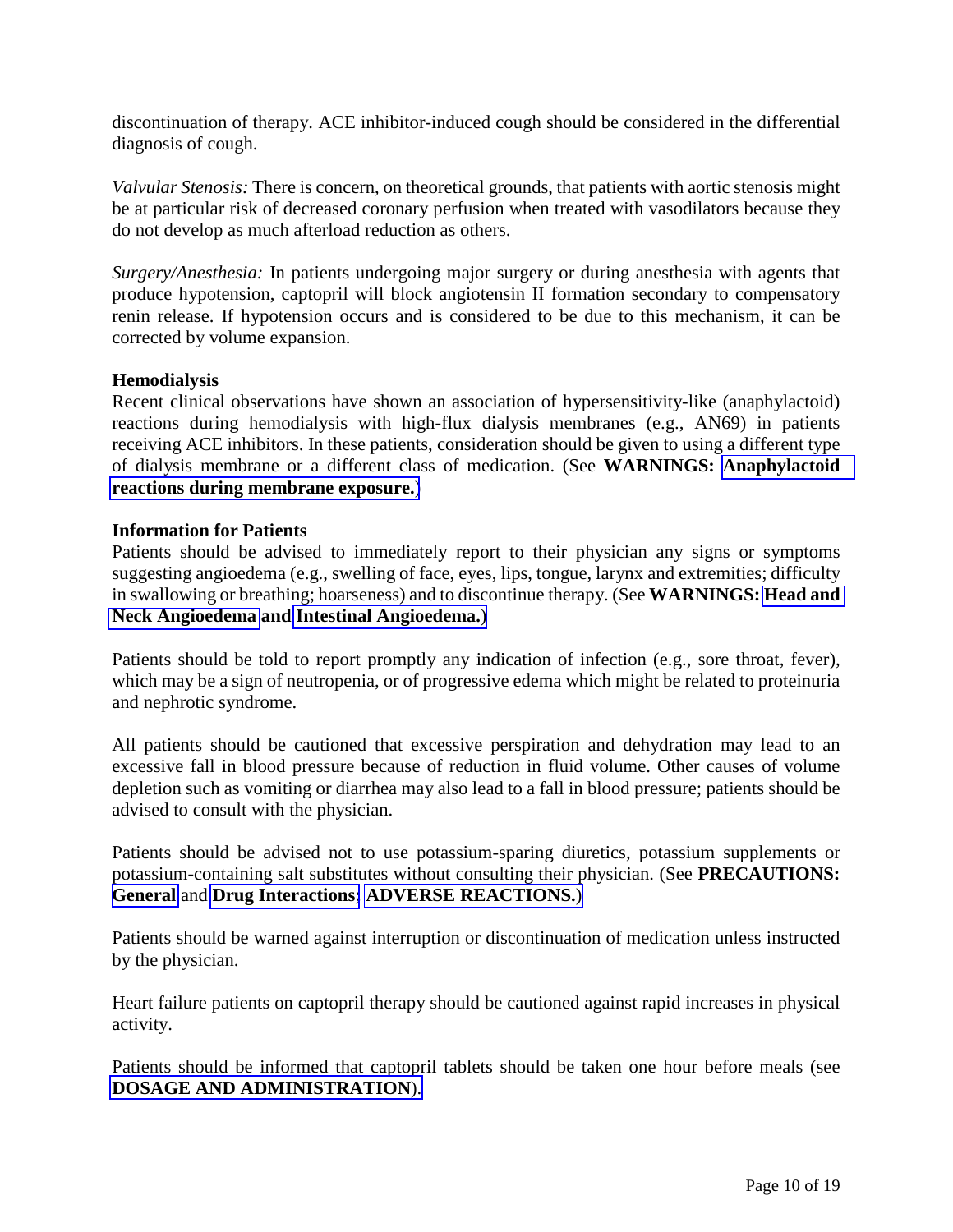<span id="page-10-0"></span>**Pregnancy:** Female patients of childbearing age should be told about the consequences of exposure to captopril tablets during pregnancy. Discuss treatment options with women planning to become pregnant. Patients should be asked to report pregnancies to their physicians as soon as possible.

# **Drug Interactions**

## **Dual Blockade of the Renin-Angiotensin System (RAS)**

Dual blockade of the RAS with angiotensin receptor blockers, ACE inhibitors, or aliskiren is associated with increased risks of hypotension, hyperkalemia, and changes in renal function (including acute renal failure) compared to monotherapy. Most patients receiving the combination of two RAS inhibitors do not obtain any additional benefit compared to monotherapy. In general, avoid combined use of RAS inhibitors. Closely monitor blood pressure, renal function and electrolytes in patients on captopril and other agents that block the RAS.

Do not coadminister aliskiren with captopril in patients with diabetes. Avoid use of aliskiren with captopril in patients with renal impairment (GFR  $<$  60 ml/min).

# *Non-Steroidal Anti-Inflammatory Agents including Selective Cyclooxygenase – 2 Inhibitors (COX-2 Inhibitors)*

In patients who are elderly, volume-depleted (including those on diuretic therapy), or with compromised renal function, coadministration of NSAIDs, including selective COX-2 inhibitors, with ACE inhibitors, including captopril, may result in deterioration of renal function, including possible acute renal failure. These effects are usually reversible. Monitor renal function periodically in patients receiving captopril and NSAID therapy. The antihypertensive effect of ACE inhibitors, including captopril, may be attenuated by NSAIDs.

*Hypotension*—Patients on Diuretic Therapy: Patients on diuretics and especially those in whom diuretic therapy was recently instituted, as well as those on severe dietary salt restriction or dialysis, may occasionally experience a precipitous reduction of blood pressure usually within the first hour after receiving the initial dose of captopril.

The possibility of hypotensive effects with captopril can be minimized by either discontinuing the diuretic or increasing the salt intake approximately one week prior to initiation of treatment with captopril tablets, USP or initiating therapy with small doses (6.25 mg or 12.5 mg). Alternatively, provide medical supervision for at least one hour after the initial dose. If hypotension occurs, the patient should be placed in a supine position and, if necessary, receive an intravenous infusion of normal saline. This transient hypotensive response is not a contraindication to further doses which can be given without difficulty once the blood pressure has increased after volume expansion.

*Agents Having Vasodilator Activity*: Data on the effect of concomitant use of other vasodilators in patients receiving captopril for heart failure are not available; therefore, nitroglycerin or other nitrates (as used for management of angina) or other drugs having vasodilator activity should, if possible, be discontinued before starting captopril tablets. If resumed during captopril tablets therapy, such agents should be administered cautiously, and perhaps at lower dosage.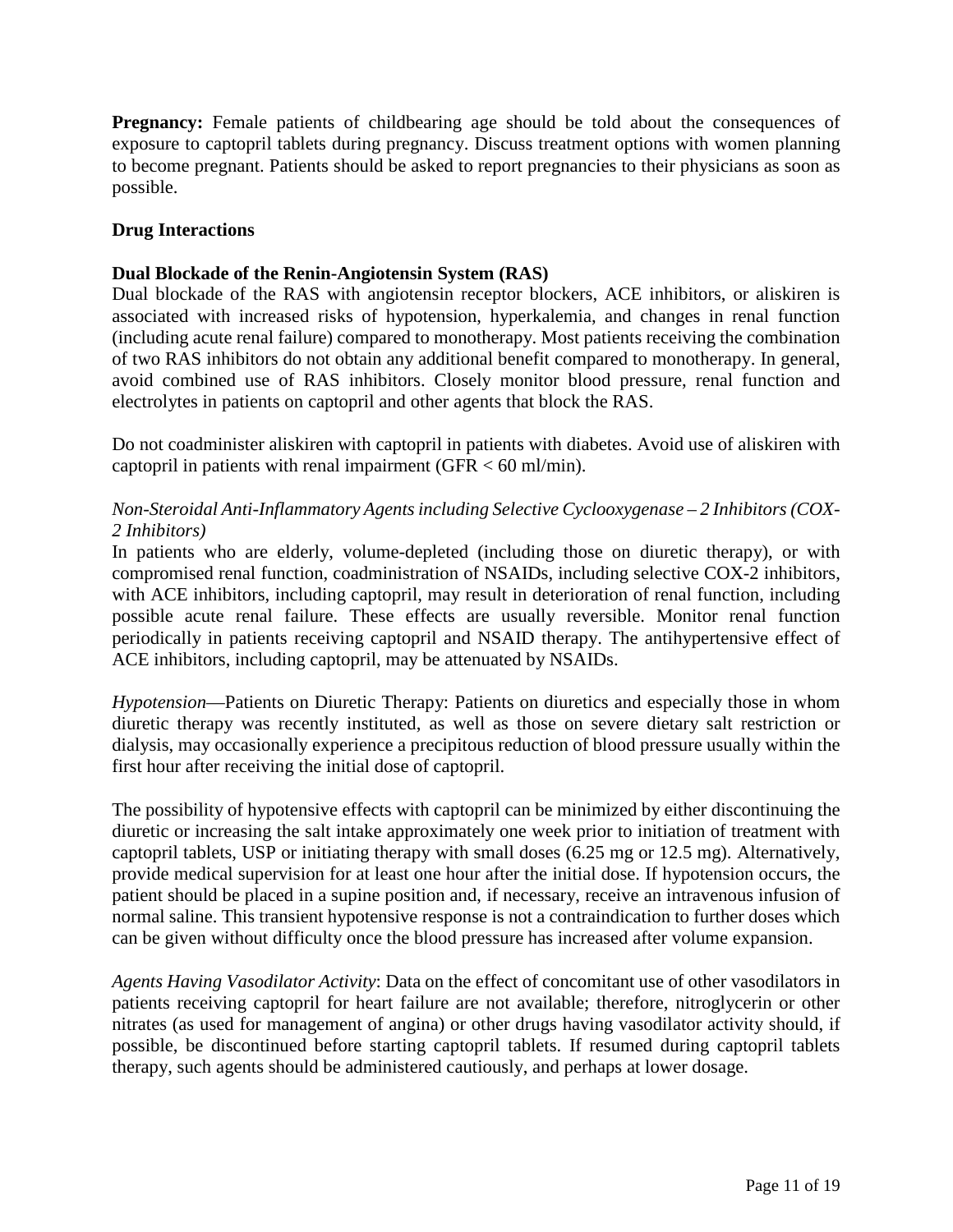*Agents Causing Renin Release*: Captopril's effect will be augmented by antihypertensive agents that cause renin release. For example, diuretics (e.g., thiazides) may activate the renin-angiotensinaldosterone system.

*Agents Affecting Sympathetic Activity*: The sympathetic nervous system may be especially important in supporting blood pressure in patients receiving captopril alone or with diuretics. Therefore, agents affecting sympathetic activity (e.g., ganglionic blocking agents or adrenergic neuron blocking agents) should be used with caution. Beta-adrenergic blocking drugs add some further antihypertensive effect to captopril, but the overall response is less than additive.

*Agents Increasing Serum Potassium*: Since captopril decreases aldosterone production, elevation of serum potassium may occur. Potassium-sparing diuretics such as spironolactone, triamterene, or amiloride, or potassium supplements should be given only for documented hypokalemia, and then with caution, since they may lead to a significant increase of serum potassium. Salt substitutes containing potassium should also be used with caution.

*Lithium*: Increased serum lithium levels and symptoms of lithium toxicity have been reported in patients receiving concomitant lithium and ACE inhibitor therapy. These drugs should be coadministered with caution and frequent monitoring of serum lithium levels is recommended. If a diuretic is also used, it may increase the risk of lithium toxicity.

*Cardiac Glycosides*: In a study of young healthy male subjects no evidence of a direct pharmacokinetic captopril-digoxin interaction could be found.

*Loop Diuretics*: Furosemide administered concurrently with captopril does not alter the pharmacokinetics of captopril in renally impaired hypertensive patients.

*Allopurinol*: In a study of healthy male volunteers no significant pharmacokinetic interaction occurred when captopril and allopurinol were administered concomitantly for 6 days.

**Neprilysin Inhibitor:** Patients taking concomitant neprilysin inhibitors may be at increased risk for angioedema. (See **WARNINGS, [Head and Neck Angioedema](#page-4-0)**).

**Gold:** Nitritoid reactions (symptoms include facial flushing, nausea, vomiting and hypotension) have been reported rarely in patients on therapy with injectable gold (sodium aurothiomalate) and concomitant ACE inhibitor therapy including captopril.

## **Drug/Laboratory Test Interaction**

Captopril may cause a false-positive urine test for acetone.

## **Carcinogenesis, Mutagenesis, Impairment of Fertility**

Two-year studies with doses of 50 mg/kg/day to 1,350 mg/kg/day in mice and rats failed to show any evidence of carcinogenic potential. The high dose in these studies is 150 times the maximum recommended human dose of 450 mg, assuming a 50 kg subject. On a body-surface-area basis, the high doses for mice and rats are 13 times and 26 times the maximum recommended human dose, respectively.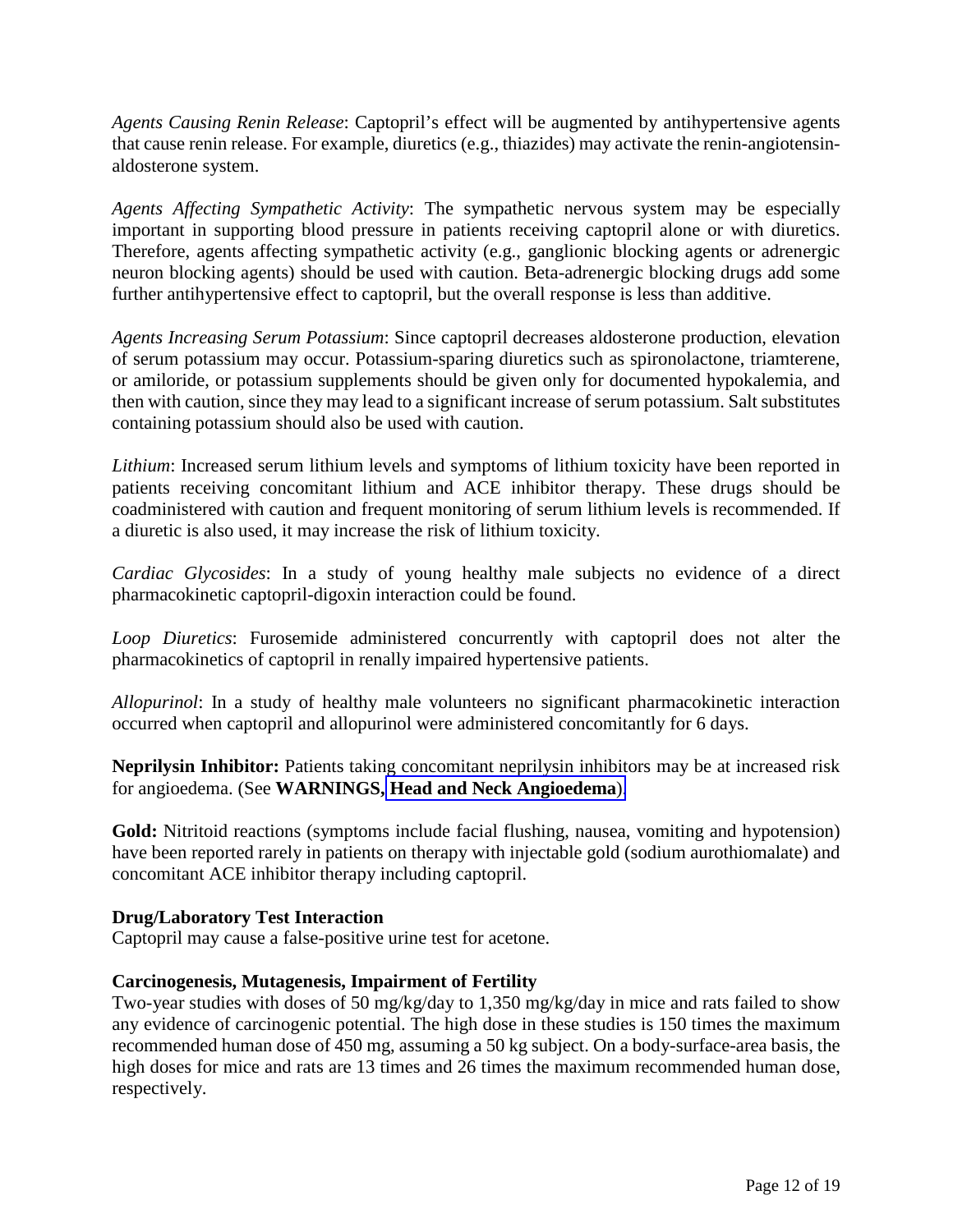Studies in rats have revealed no impairment of fertility.

# **Animal Toxicology**

Chronic oral toxicity studies were conducted in rats (2 years), dogs (47 weeks; 1 year), mice (2 years), and monkeys (1 year). Significant drug-related toxicity included effects on hematopoiesis, renal toxicity, erosion/ulceration of the stomach, and variation of retinal blood vessels.

<span id="page-12-0"></span>Reductions in hemoglobin and/or hematocrit values were seen in mice, rats, and monkeys at doses 50 times to 150 times the maximum recommended human dose (MRHD) of 450 mg, assuming a 50 kg subject. On a body-surface-area basis, these doses are 5 times to 25 times maximum recommended dose (MRHD). Anemia, leukopenia, thrombocytopenia, and bone marrow suppression occurred in dogs at doses 8 times to 30 times MRHD on a body-weight basis (4 times to 15 times MRHD on a surface-area basis). The reductions in hemoglobin and hematocrit values in rats and mice were only significant at 1 year and returned to normal with continued dosing by the end of the study. Marked anemia was seen at all dose levels (8 times to 30 times MRHD) in dogs, whereas moderate to marked leukopenia was noted only at 15 times and 30 times MRHD and thrombocytopenia at 30 times MRHD. The anemia could be reversed upon discontinuation of dosing. Bone marrow suppression occurred to a varying degree, being associated only with dogs that died or were sacrificed in a moribund condition in the 1 year study. However, in the 47 week study at a dose 30 times MRHD, bone marrow suppression was found to be reversible upon continued drug administration.

Captopril caused hyperplasia of the juxtaglomerular apparatus of the kidneys in mice and rats at doses 7 times to 200 times MRHD on a body-weight basis (0.6 times to 35 times MRHD on a surface-area basis); in monkeys at 20 times to 60 times MRHD on a body-weight basis (7 times to 20 times MRHD on a surface-area basis); and in dogs at 30 times MRHD on a body-weight basis (15 times MRHD on a surface-area basis).

Gastric erosions/ulcerations were increased in incidence in male rats at 20 times to 200 times MRHD on a body-weight basis (3.5 times and 35 times MRHD on a surface-area basis); in dogs at 30 times MRHD on a body-weight basis (15 times on MRHD on a surface-area basis); and in monkeys at 65 times MRHD on a body-weight basis (20 times MRHD on a surface-area basis). Rabbits developed gastric and intestinal ulcers when given oral doses approximately 30 times MRHD on a body-weight basis (10 times MRHD on surface-area basis) for only 5 days to 7 days.

In the two-year rat study, irreversible and progressive variations in the caliber of retinal vessels (focal sacculations and constrictions) occurred at all dose levels (7 times to 200 times MRHD) on a body-weight basis; 1 time to 35 times MRHD on a surface-area basis in a dose-related fashion. The effect was first observed in the 88th week of dosing, with a progressively increased incidence thereafter, even after cessation of dosing.

## **Nursing Mothers**

Concentrations of captopril in human milk are approximately one percent of those in maternal blood. Because of the potential for serious adverse reactions in nursing infants from captopril, a decision should be made whether to discontinue nursing or to discontinue the drug, taking into account the importance of captopril to the mother. (See **PRECAUTIONS: [Pediatric Use](#page-13-1)**.)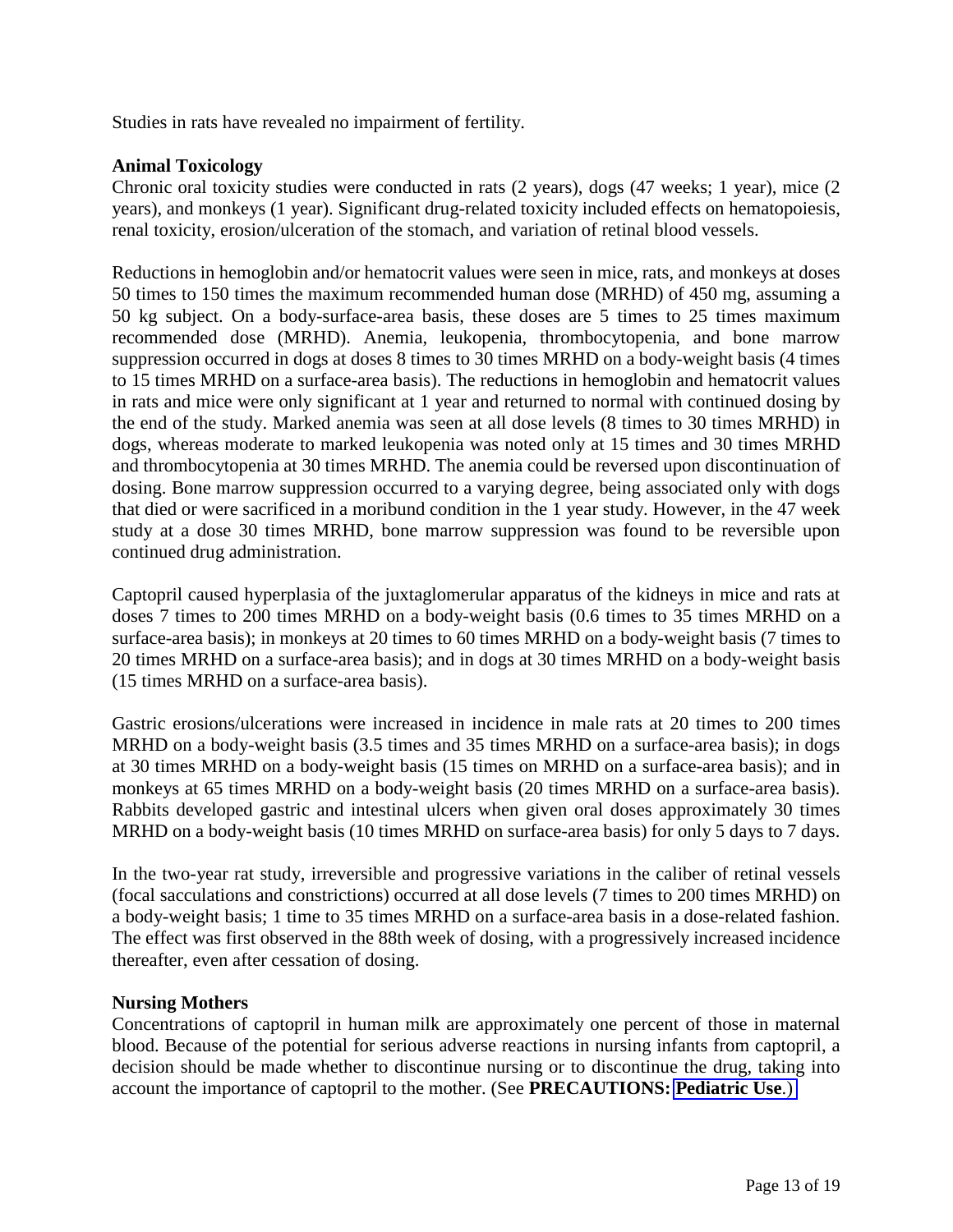## **Pediatric Use**

#### Neonates with a history of in utero exposure to captopril:

If oliguria or hypotension occurs, direct attention toward support of blood pressure and renal perfusion. Exchange transfusions or dialysis may be required as a means of reversing hypotension and/or substituting for disordered renal function. While captopril may be removed from the adult circulation by hemodialysis, there is inadequate data concerning the effectiveness of hemodialysis for removing it from the circulation of neonates or children. Peritoneal dialysis is not effective for removing captopril; there is no information concerning exchange transfusion for removing captopril form the general circulation.

Safety and effectiveness in pediatric patients have not been established. There is limited experience reported in the literature with the use of captopril in the pediatric population; dosage, on a weight basis, was generally reported to be comparable to or less than that used in adults.

Infants, especially newborns, may be more susceptible to the adverse hemodynamic effects of captopril. Excessive, prolonged and unpredictable decreases in blood pressure and associated complications, including oliguria and seizures, have been reported.

Captopril should be used in pediatric patients only if other measures for controlling blood pressure have not been effective.

#### <span id="page-13-1"></span><span id="page-13-0"></span>**ADVERSE REACTIONS**

Reported incidences are based on clinical trials involving approximately 7,000 patients.

*Renal*: About one of 100 patients developed proteinuria (see **WARNINGS**).

Each of the following has been reported in approximately 1 to 2 of 1,000 patients and are of uncertain relationship to drug use: renal insufficiency, renal failure, nephrotic syndrome, polyuria, oliguria, and urinary frequency.

*Hematologic*: Neutropenia/agranulocytosis has occurred (see **[WARNINGS](#page-4-0)**). Cases of anemia, thrombocytopenia, and pancytopenia have been reported.

*Dermatologic*: Rash, often with pruritus, and sometimes with fever, arthralgia, and eosinophilia, occurred in about 4 to 7 (depending on renal status and dose) of 100 patients, usually during the first four weeks of therapy. It is usually maculopapular, and rarely urticarial. The rash is usually mild and disappears within a few days of dosage reduction, short-term treatment with an antihistaminic agent, and/or discontinuing therapy; remission may occur even if captopril is continued. Pruritus, without rash, occurs in about 2 of 100 patients. Between 7 percent and 10 percent of patients with skin rash have shown an eosinophilia and/or positive ANA titers. A reversible associated pemphigoid-like lesion, and photosensitivity, have also been reported.

Flushing or pallor has been reported in 2 to 5 of 1,000 patients.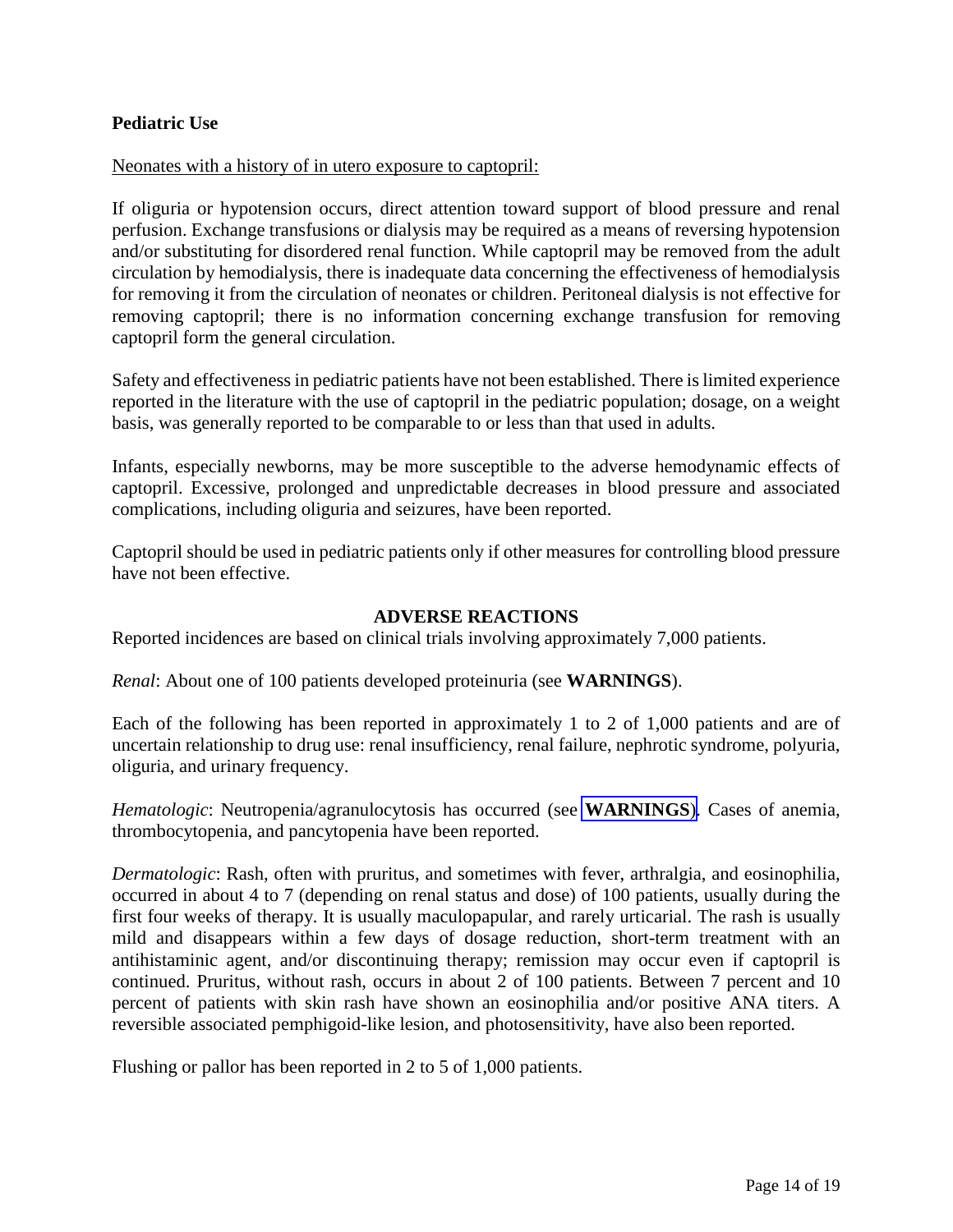*Cardiovascular*: Hypotension may occur; see **[WARNINGS](#page-4-0)** and **[PRECAUTIONS](#page-8-0) [\[Drug](#page-10-0)  [Interactions\]](#page-10-0)** for discussion of hypotension with captopril therapy.

Tachycardia, chest pain, and palpitations have each been observed in approximately 1 of 100 patients.

Angina pectoris, myocardial infarction, Raynaud's syndrome, and congestive heart failure have each occurred in 2 to 3 of 1,000 patients.

*Dysgeusia*: Approximately 2 to 4 (depending on renal status and dose) of 100 patients developed a diminution or loss of taste perception. Taste impairment is reversible and usually self-limited (2 months to 3 months) even with continued drug administration. Weight loss may be associated with the loss of taste.

*Angioedema*: Angioedema involving the extremities, face, lips, mucous membranes, tongue, glottis or larynx has been reported in approximately one in 1,000 patients. Angioedema involving the upper airways has caused fatal airway obstruction. (See **WARNINGS: [Head and Neck](#page-4-0)  [Angioedema,](#page-4-0) [Intestinal Angioedema](#page-5-0)** and **[PRECAUTIONS: Information for Patients.](#page-9-0)**)

*Cough*: Cough has been reported in 0.5% to 2% of patients treated with captopril in clinical trials (see **[PRECAUTIONS: General,](#page-8-0)** Cough).

The following have been reported in about 0.5 percent to 2 percent of patients but did not appear at increased frequency compared to placebo or other treatments used in controlled trials: gastric irritation, abdominal pain, nausea, vomiting, diarrhea, anorexia, constipation, aphthous ulcers, peptic ulcer, dizziness, headache, malaise, fatigue, insomnia, dry mouth, dyspnea, alopecia, paresthesias.

Other clinical adverse effects reported since the drug was marketed are listed below by body system. In this setting, an incidence or causal relationship cannot be accurately determined.

## *Body as a whole*: Anaphylactoid reactions (see **WARNINGS: [Anaphylactoid and possible](#page-4-0)  [related reactions](#page-4-0)** and **PRECAUTIONS: [Hemodialysis](#page-9-2)**).

*General*: Asthenia, gynecomastia.

*Cardiovascular*: Cardiac arrest, cerebrovascular accident/insufficiency, rhythm disturbances, orthostatic hypotension, syncope.

*Dermatologic*: Bullous pemphigus, erythema multiforme (including Stevens-Johnson syndrome), exfoliative dermatitis.

*Gastrointestinal*: Pancreatitis, glossitis, dyspepsia.

*Hematologic*: Anemia, including aplastic and hemolytic.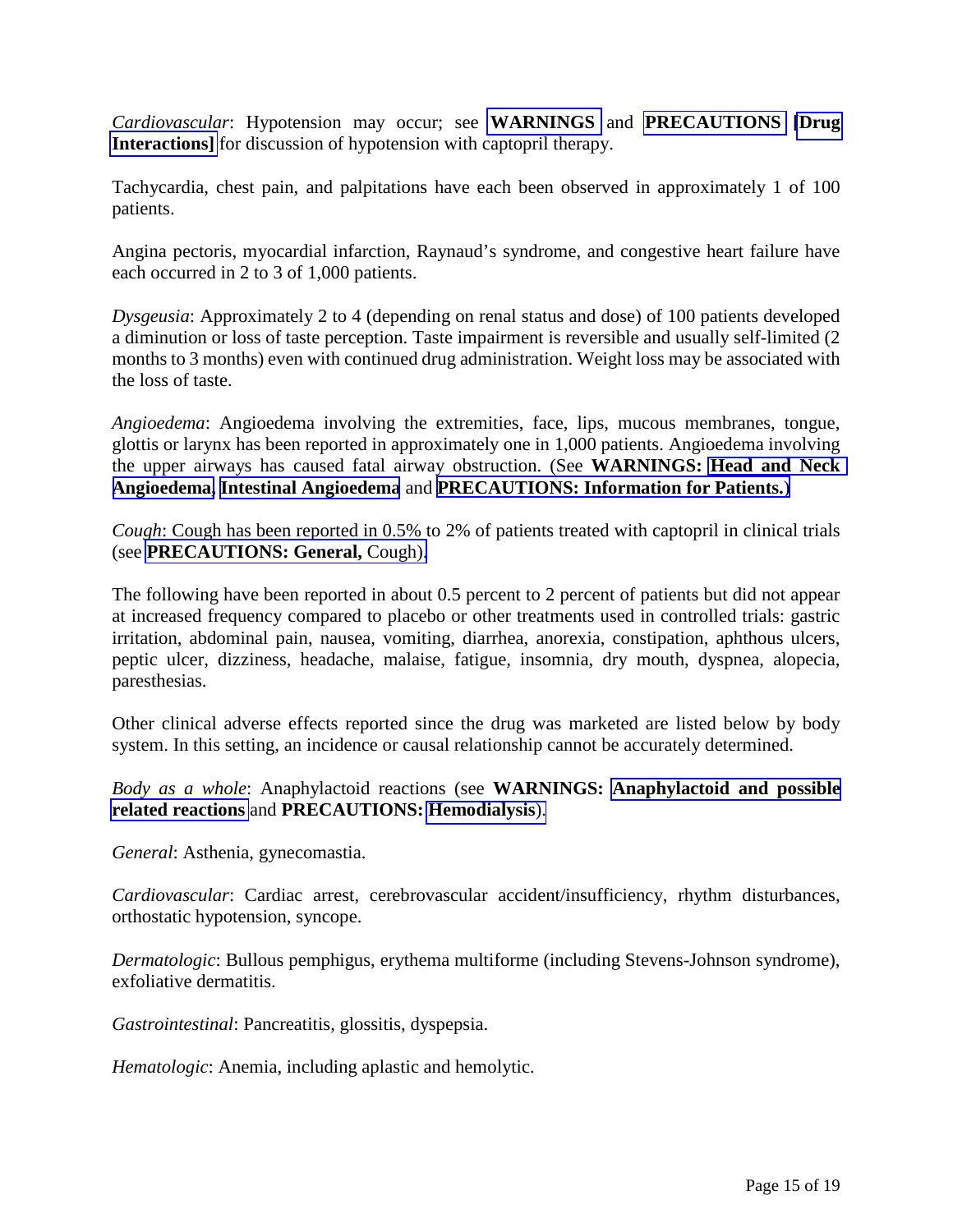<span id="page-15-1"></span><span id="page-15-0"></span>*Hepatobiliary*: Jaundice, hepatitis, including rare cases of necrosis, cholestasis.

*Metabolic*: Symptomatic hyponatremia.

*Musculoskeletal*: Myalgia, myasthenia.

*Nervous/Psychiatric*: Ataxia, confusion, depression, nervousness, somnolence.

*Respiratory*: Bronchospasm, eosinophilic pneumonitis, rhinitis.

*Special Senses*: Blurred vision.

*Urogenital*: Impotence.

As with other ACE inhibitors, a syndrome has been reported which may include: fever, myalgia, arthralgia, interstitial nephritis, vasculitis, rash or other dermatologic manifestations, eosinophilia and an elevated ESR.

#### **Altered Laboratory Findings**

*Serum Electrolytes*: Hyperkalemia: small increases in serum potassium, especially in patients with renal impairment (see **[PRECAUTIONS](#page-8-0)**).

*Hyponatremia*: particularly in patients receiving a low sodium diet or concomitant diuretics.

*BUN/Serum Creatinine*: Transient elevations of BUN or serum creatinine especially in volume or salt depleted patients or those with renovascular hypertension may occur. Rapid reduction of longstanding or markedly elevated blood pressure can result in decreases in the glomerular filtration rate and, in turn, lead to increases in BUN or serum creatinine.

*Hematologic*: A positive ANA has been reported.

*Liver Function Tests*: Elevations of liver transaminases, alkaline phosphatase, and serum bilirubin have occurred.

#### **OVERDOSAGE**

Correction of hypotension would be of primary concern. Volume expansion with an intravenous infusion of normal saline is the treatment of choice for restoration of blood pressure.

While captopril may be removed from the adult circulation by hemodialysis, there is inadequate data concerning the effectiveness of hemodialysis for removing it from the circulation of neonates or children. Peritoneal dialysis is not effective for removing captopril; there is no information concerning exchange transfusion for removing captopril from the general circulation.

# **DOSAGE AND ADMINISTRATION**

Captopril tablets, USP should be taken one hour before meals. Dosage must be individualized.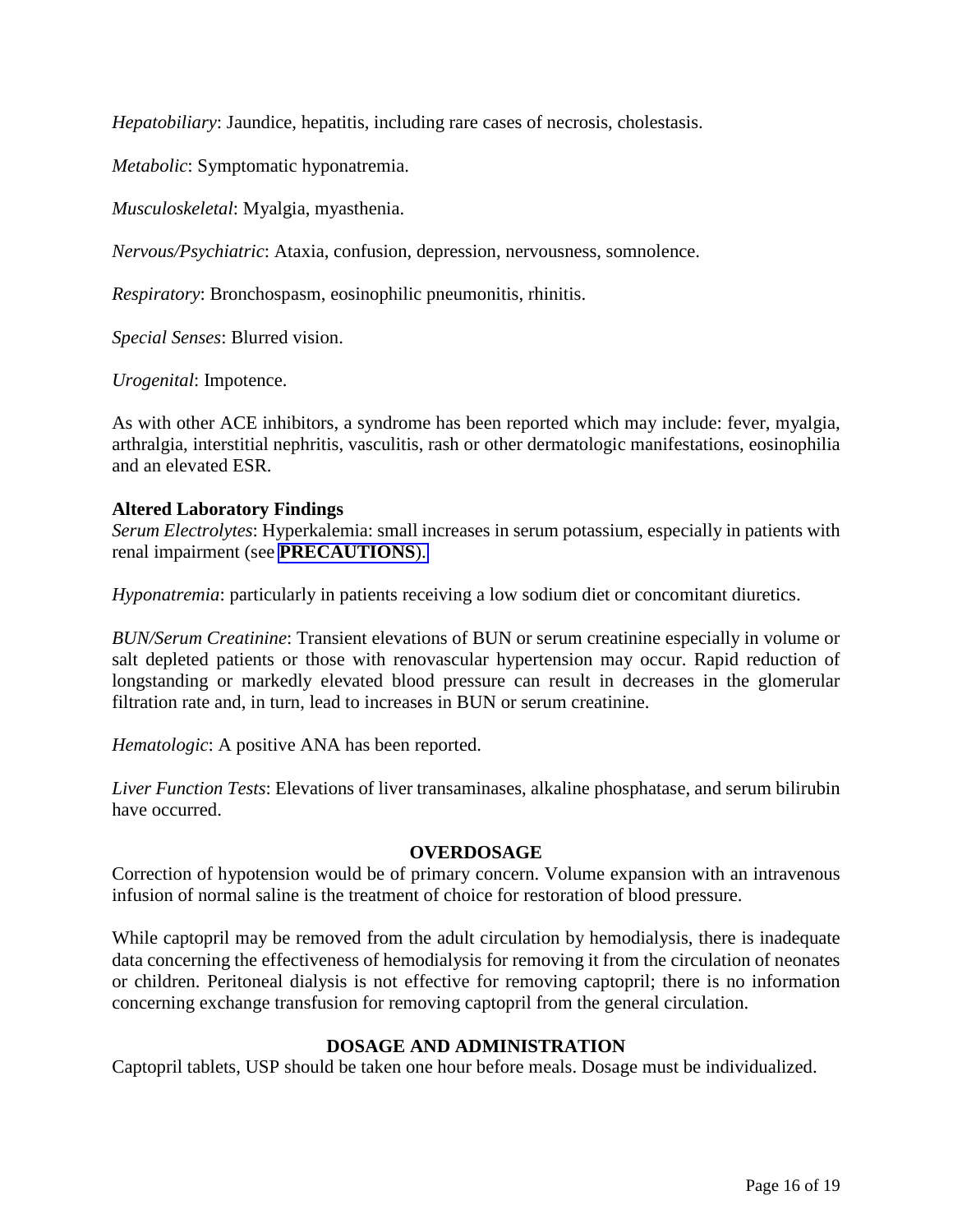**Hypertension:** Initiation of therapy requires consideration of recent antihypertensive drug treatment, the extent of blood pressure elevation, salt restriction, and other clinical circumstances. If possible, discontinue the patient's previous antihypertensive drug regimen for one week before starting captopril.

The initial dose of captopril tablets, USP is 25 mg twice daily or three times a day. If satisfactory reduction of blood pressure has not been achieved after one week or two weeks, the dose may be increased to 50 mg twice daily or three times a day. Concomitant sodium restriction may be beneficial when captopril is used alone.

The dose of captopril tablets, USP in hypertension usually does not exceed 50 mg three times a day. Therefore, if the blood pressure has not been satisfactorily controlled after one week to two weeks at this dose, (and the patient is not already receiving a diuretic), a modest dose of a thiazidetype diuretic (e.g., hydrochlorothiazide, 25 mg daily), should be added. The diuretic dose may be increased at one-week to two-week intervals until its highest usual antihypertensive dose is reached.

If captopril is being started in a patient already receiving a diuretic, captopril therapy should be initiated under close medical supervision (see **[WARNINGS](#page-4-0)** and **[PRECAUTIONS: Drug](#page-10-0)  [Interactions](#page-10-0)** regarding hypotension), with dosage and titration of captopril as noted above.

If further blood pressure reduction is required, the dose of captopril tablets, USP may be increased to 100 mg twice daily or three times a day and then, if necessary, to 150 mg twice daily or three times a day (while continuing the diuretic). The usual dose range is 25 mg to 150 mg twice daily or three times a day. A maximum daily dose of 450 mg captopril tablets, USP should not be exceeded.

For patients with severe hypertension (e.g., accelerated or malignant hypertension), when temporary discontinuation of current antihypertensive therapy is not practical or desirable, or when prompt titration to more normotensive blood pressure levels is indicated, diuretic should be continued but other current antihypertensive medication stopped and captopril tablets, USP dosage promptly initiated at 25 mg twice daily or three times a day, under close medical supervision.

When necessitated by the patient's clinical condition, the daily dose of captopril tablets, USP may be increased every 24 hours or less under continuous medical supervision until a satisfactory blood pressure response is obtained or the maximum dose of captopril is reached. In this regimen, addition of a more potent diuretic, e.g., furosemide, may also be indicated.

Beta-blockers may also be used in conjunction with captopril therapy (see **PRECAUTIONS: [Drug Interactions](#page-10-0)**), but the effects of the two drugs are less than additive.

**Heart Failure:** Initiation of therapy requires consideration of recent diuretic therapy and the possibility of severe salt/volume depletion. In patients with either normal or low blood pressure, who have been vigorously treated with diuretics and who may be hyponatremic and/or hypovolemic, a starting dose of 6.25 mg or 12.5 mg three times a day may minimize the magnitude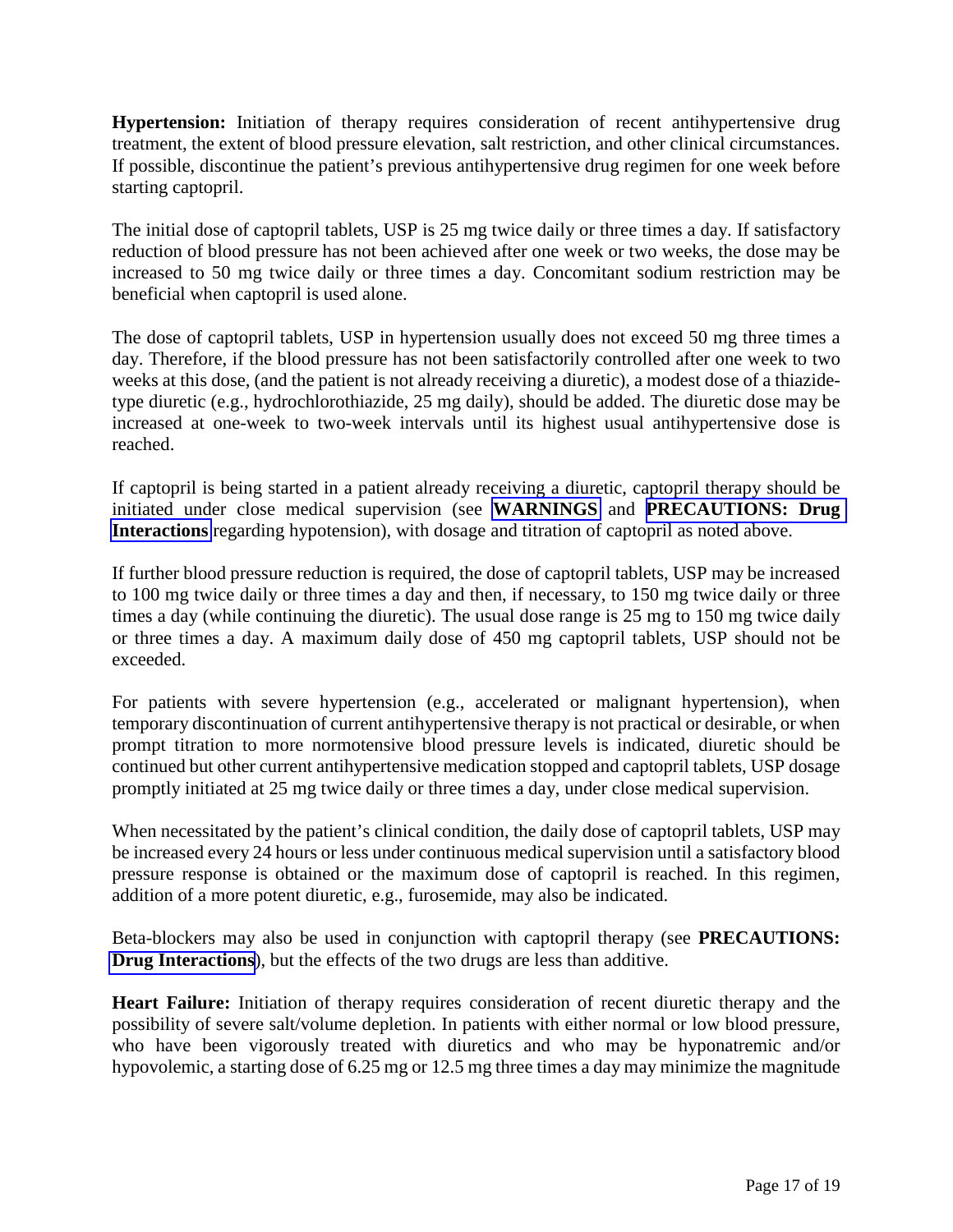or duration of the hypotensive effect (see **[WARNINGS: Hypotension](#page-6-0)**); for these patients, titration to the usual daily dosage can then occur within the next several days.

For most patients the usual initial daily dosage is 25 mg three times a day. After a dose of 50 mg three times a day is reached, further increases in dosage should be delayed, where possible, for at least two weeks to determine if a satisfactory response occurs. Most patients studied have had a satisfactory clinical improvement at 50 mg or 100 mg three times a day. A maximum daily dose of 450 mg of captopril tablets, USP should not be exceeded.

Captopril should generally be used in conjunction with a diuretic and digitalis. Captopril therapy must be initiated under very close medical supervision.

**Left Ventricular Dysfunction After Myocardial Infarction:** The recommended dose for longterm use in patients following a myocardial infarction is a target maintenance dose of 50 mg three times a day.

Therapy may be initiated as early as three days following a myocardial infarction. After a single dose of 6.25 mg, captopril therapy should be initiated at 12.5 mg three times a day. Captopril tablets, USP should then be increased to 25 mg three times a day during the next several days and to a target dose of 50 mg three times a day over the next several weeks as tolerated (see **[CLINICAL PHARMACOLOGY](#page-0-0)**).

Captopril may be used in patients treated with other post-myocardial infarction therapies, e.g., thrombolytics, aspirin, beta blockers.

**Diabetic Nephropathy:** The recommended dose of captopril tablets, USP for long term use to treat diabetic nephropathy is 25 mg three times a day.

Other antihypertensives such as diuretics, beta blockers, centrally acting agents or vasodilators may be used in conjunction with captopril if additional therapy is required to further lower blood pressure.

**Dosage Adjustment in Renal Impairment:** Because captopril is excreted primarily by the kidneys, excretion rates are reduced in patients with impaired renal function. These patients will take longer to reach steady-state captopril levels and will reach higher steady-state levels for a given daily dose than patients with normal renal function. Therefore, these patients may respond to smaller or less frequent doses.

Accordingly, for patients with significant renal impairment, initial daily dosage of captopril should be reduced, and smaller increments utilized for titration, which should be quite slow (one-week to two-week intervals). After the desired therapeutic effect has been achieved, the dose should be slowly back-titrated to determine the minimal effective dose. When concomitant diuretic therapy is required, a loop diuretic (e.g., furosemide), rather than a thiazide diuretic, is preferred in patients with severe renal impairment. (See **WARNINGS: [Anaphylactoid reactions during membrane](#page-5-0) [exposure](#page-5-1)** and **PRECAUTIONS: [Hemodialysis.](#page-9-2)**)